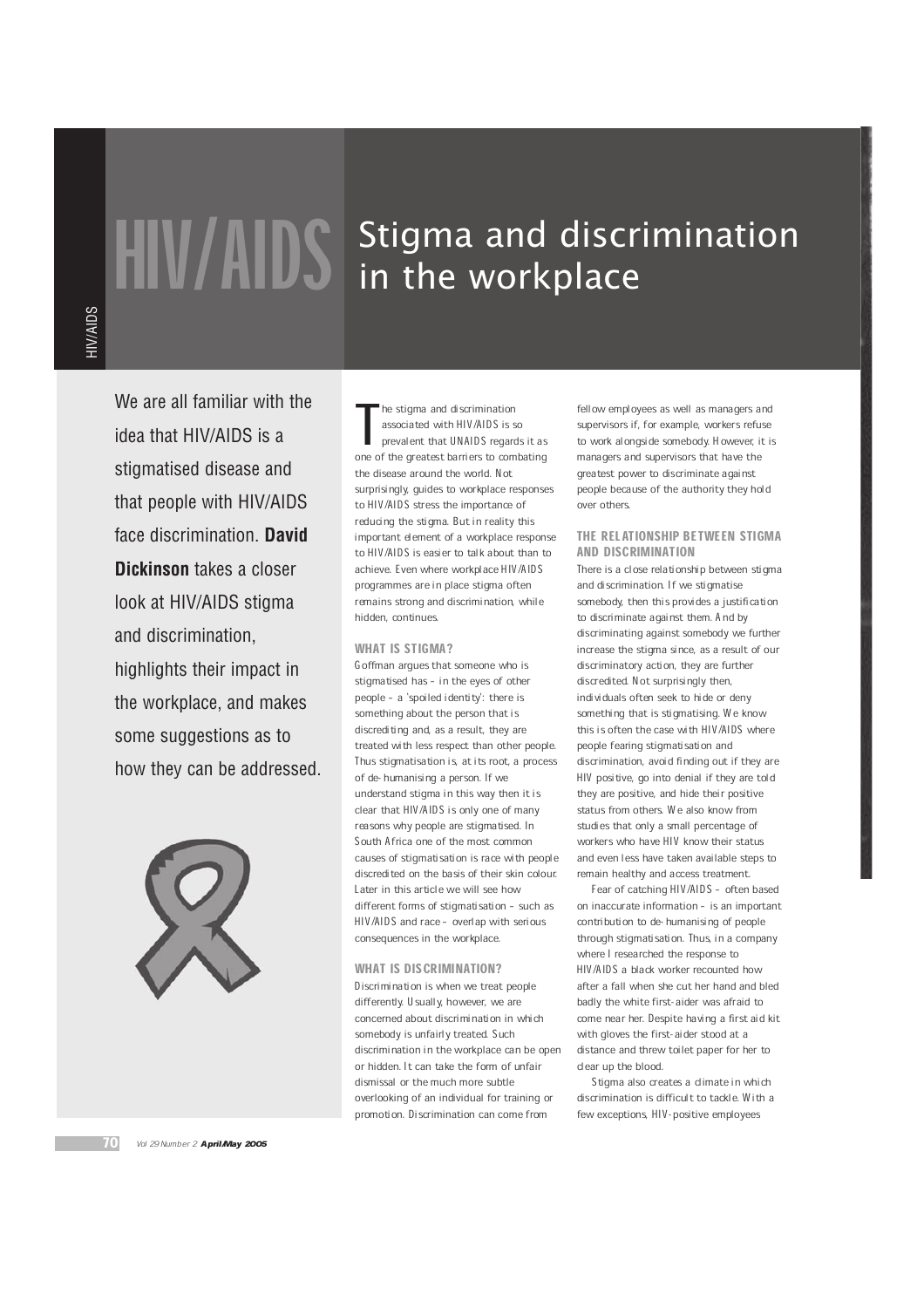

have not challenged discrimination. This is not surprising since this would mean revealing in open court or tribunal that they are HIV positive. Thus, stigma undermines the power of the law to challenge discrimination against people with HIV.

## WHO IS STIGMATISED IN THE WORKPLACE?

People who are known to be HIV positive in a company face stigma and discrimination from fellow workers, supervisors and managers. But this is not always the case:

being open about one's HIV-positive status can, in the right environment, reduce discrimination because the issue is now out in the open and the actions of others can be challenged.

However, stigma extends well beyond those few people who have been brave enough to be open about their HIV status in South African workplaces to those who are thought to be HIV positive. Thus, people look for signs of HIV/AIDS such as weight loss or skin rashes and, making assumptions, behave as though the person were HIV positive. This creates an

A number of workplace peer educators have reported how others treat them differently because their enthusiasm to do something about the disease is taken to mean that they are themselves infected.

HIV/AIDS

environment in which rumours flourish and where people fear even to look ill.

Such is the strength of HIV/AIDS stigma that people, such as peer educators, who are contributing to workplace responses to the disease are frequently assumed to be HIV positive. A number of workplace peer educators have reported how others treat them differently because their enthusiasm to do something about the disease is taken to mean that they are themselves infected.

Finally, stigma can be extended to whole groups of people who share some common feature, such as race, where this is assumed to be connected in some way with HIV/AIDS. This important issue is discussed in the next section.

# THE IMPLICATIONS OF HIV/AIDS **STIGMA**

To fully understand the implications of HIV/AIDS stigma we need to realise that the process of stigmatisation involves the stigmatiser (the person who believes that somebody who is HIV positive has a spoiled identity) and the stigmatised (the person who's identity is understood to be spoiled because they are HIV positive - or who is believed to be positive).

The stigmatiser presents an obvious problem in that, on the basis of their stigmatising views, they may discriminate against people who they know or believe are HIV positive. Additionally, however, where HIV/AIDS stigma is linked to other characteristics, such as race, the stigmatiser is able to distance him or herself from the disease in a process we call `othering.' In the example earlier the first aider was stigmatising the worker with the cut hand in two ways. First, through fear and ignorance she was dehumanising the worker by standing at a distance, rather than putting on gloves and treating the accident like any other.